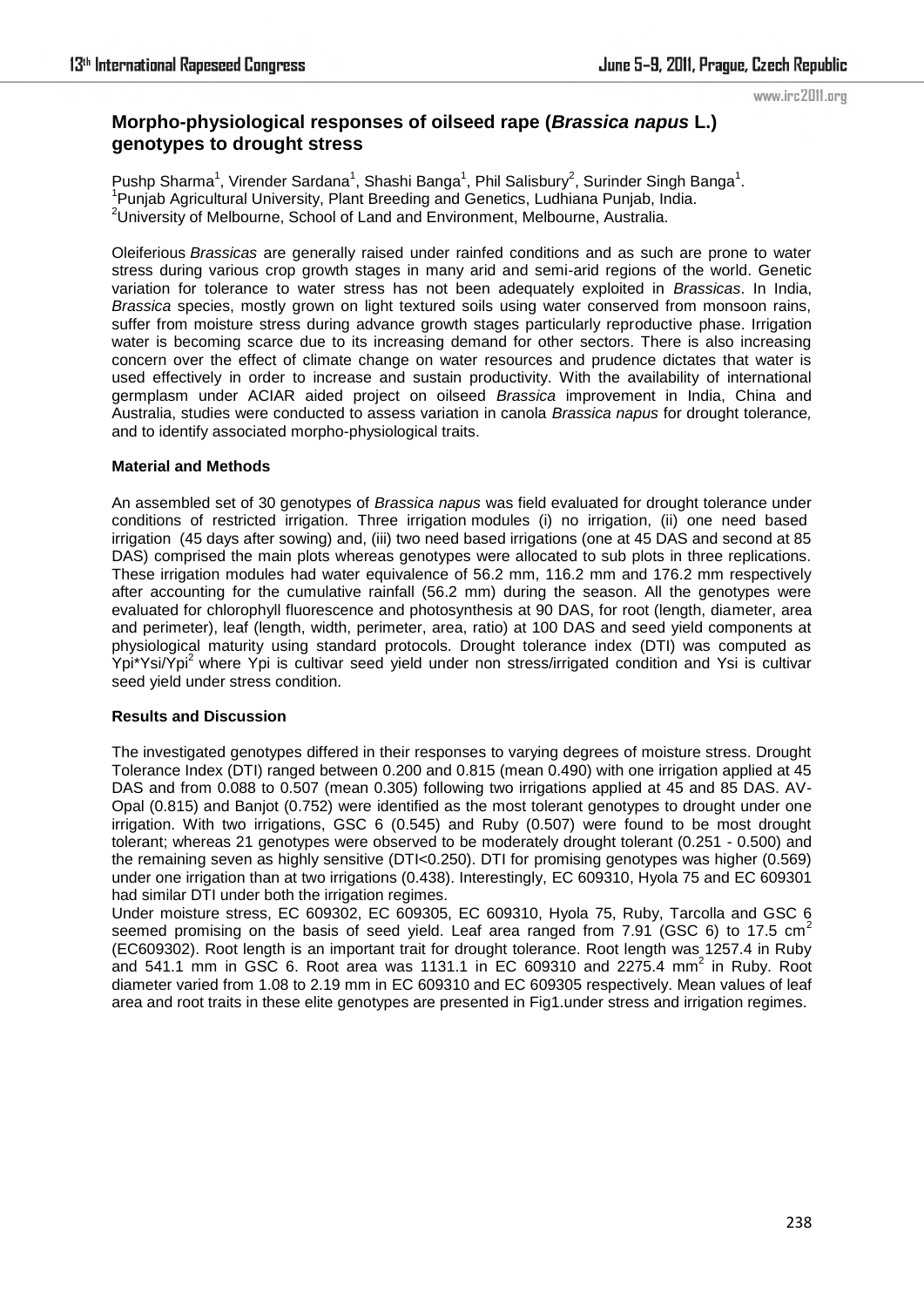



Fig. 1 Leaf area and root characteristics in promising *B. napus* genotypes

Initiative fluorescence  $(F_0)$  showed significant variation among the genotypes, indicating different efficiencies of chlorophyll receptors in PSI. Reduction in photochemical efficiencies (PSII, measured as Fv/F<sub>M</sub>) led to decrease in the electron transfer (F<sub>M</sub>, high) as depicted in Fig 2. However, the adverse effect of water stress was less on the photochemical efficiencies of EC 609305 and GSC 6 but the electron transfer was inhibited to the maximum in GSC 6 as compared to EC 609302 and EC 609305. With irrigation, stress was alleviated as indicated by reduction in  $Fv/F<sub>M</sub>$  ratio which implies a protective mechanism for light absorption for enhancing photosynthesis.



Fig.2 Chlorophyll fluorescence in the promising genotypes

Under no irrigation, Pn was low (8.4  $\mu$ molm<sup>-2</sup>s<sup>-1)</sup> due to lower stomatal conductance (2.05 mmolm<sup>-2</sup>s<sup>-1</sup>) and transpiration (4.08 mmolm<sup>-2</sup>s<sup>-1</sup>). However the elite genotypes seems to be water use efficient (Fig 3). Within the promising genotypes, Hyola 75 registered the highest photosynthetic rates and Tarcolla the lowest.